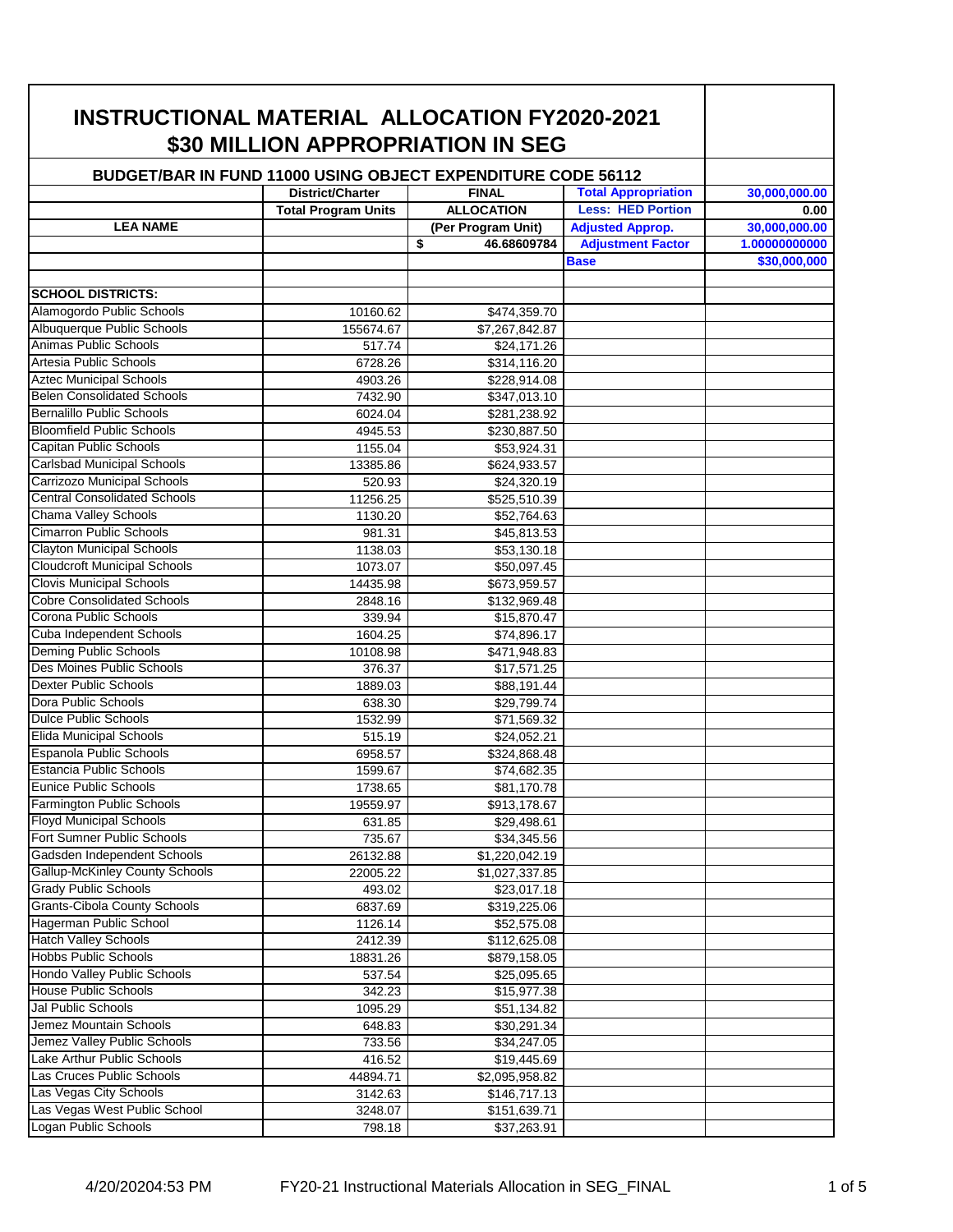| <b>INSTRUCTIONAL MATERIAL ALLOCATION FY2020-2021</b>         |                            | \$30 MILLION APPROPRIATION IN SEG |                            |               |
|--------------------------------------------------------------|----------------------------|-----------------------------------|----------------------------|---------------|
|                                                              |                            |                                   |                            |               |
| BUDGET/BAR IN FUND 11000 USING OBJECT EXPENDITURE CODE 56112 | <b>District/Charter</b>    | <b>FINAL</b>                      | <b>Total Appropriation</b> | 30,000,000.00 |
|                                                              | <b>Total Program Units</b> | <b>ALLOCATION</b>                 | <b>Less: HED Portion</b>   | 0.00          |
| <b>LEA NAME</b>                                              |                            | (Per Program Unit)                | <b>Adjusted Approp.</b>    | 30,000,000.00 |
|                                                              |                            | \$<br>46.68609784                 | <b>Adjustment Factor</b>   | 1.00000000000 |
|                                                              |                            |                                   | <b>Base</b>                | \$30,000,000  |
|                                                              |                            |                                   |                            |               |
| Lordsburg Public Schools                                     | 1159.34                    | \$54,125.06                       |                            |               |
| Los Alamos Public Schools                                    | 6826.09                    | \$318,683.51                      |                            |               |
| Los Lunas Public Schools                                     | 14851.03                   | \$693,336.64                      |                            |               |
| Loving Public Schools                                        | 1389.27                    | \$64,859.60                       |                            |               |
| Lovington Public Schools                                     | 7696.93                    | \$359,339.63                      |                            |               |
| Magdalena Public Schools                                     | 931.22                     | \$43,475.03                       |                            |               |
| <b>Maxwell Public Schools</b>                                | 464.64                     | \$21,692.23                       |                            |               |
| Melrose Public Schools                                       | 651.32                     | \$30,407.59                       |                            |               |
| Mesa Vista Cons. Schools                                     | 778.52                     | \$36,346.06                       |                            |               |
| <b>Mora Public Schools</b>                                   | 1054.54                    | \$49,232.36                       |                            |               |
| <b>Moriarty Public Schools</b>                               | 4386.69                    | \$204,797.44                      |                            |               |
| <b>Mosquero Public Schools</b>                               | 352.72                     | \$16,467.12                       |                            |               |
| Mountainair Public Schools<br>Pecos Independent Schools      | 697.28                     | \$32,553.28                       |                            |               |
| Penasco Independent Schools                                  | 1332.49<br>911.46          | \$62,208.76                       |                            |               |
| Pojoaque Valley Schools                                      | 3478.00                    | \$42,552.51                       |                            |               |
| <b>Portales Public Schools</b>                               | 5384.21                    | \$162,374.25                      |                            |               |
| Quemado Public Schools                                       | 543.91                     | \$251,367.75<br>\$25,393.04       |                            |               |
| Questa Independent Schools                                   | 962.50                     | \$44,935.37                       |                            |               |
| <b>Raton Public Schools</b>                                  | 1815.06                    | \$84,738.07                       |                            |               |
| <b>Reserve Public Schools</b>                                | 509.32                     | \$23,778.16                       |                            |               |
| Rio Rancho                                                   | 31484.16                   | \$1,469,872.57                    |                            |               |
| Roswell Independent Schools                                  | 18706.57                   | \$873,336.76                      |                            |               |
| <b>Roy Public Schools</b>                                    | 324.96                     | \$15,171.11                       |                            |               |
| Ruidoso Public Schools                                       | 3646.24                    | \$170,228.72                      |                            |               |
| San Jon Public Schools                                       | 464.13                     | \$21,668.42                       |                            |               |
| Santa Fe City Schools                                        | 23523.30                   | \$1,098,211.09                    |                            |               |
| Santa Rosa Consolidated Schools                              | 1499.57                    | \$70,009.07                       |                            |               |
| <b>Silver City Consolidated Schools</b>                      | 4992.59                    | \$233,084.55                      |                            |               |
| Socorro Public Schools                                       | 2895.96                    | \$135,201.07                      |                            |               |
| <b>Springer Municipal Schools</b>                            | 506.98                     | \$23,668.92                       |                            |               |
| <b>Taos Municipal Schools</b>                                | 4241.95                    | \$198,040.09                      |                            |               |
| <b>Tatum Public Schools</b>                                  | 894.05                     | \$41,739.71                       |                            |               |
| <b>Texico Public Schools</b>                                 | 1251.25                    | \$58,415.98                       |                            |               |
|                                                              |                            |                                   |                            |               |
| Truth or Consequences Public Schools                         | 2596.42                    | \$121,216.72                      |                            |               |
| <b>Tucumcari Public Schools</b>                              | 2023.38                    | \$94,463.72                       |                            |               |
| Tularosa Public Schools                                      | 2027.16                    | \$94,640.19                       |                            |               |
| Vaughn Public Schools                                        | 382.80                     | \$17,871.44                       |                            |               |
| Wagon Mound Public Schools                                   | 356.58                     | \$16,647.33                       |                            |               |
| Zuni Public Schools                                          | 2711.73                    | \$126,600.09                      |                            |               |
| <b>TOTAL SCHOOL DISTRICTS</b>                                | 586943.76                  | \$27,402,113.81                   |                            |               |
| <b>CHARTER SCHOOLS:</b>                                      |                            |                                   |                            |               |
| Academy for Tech & Classics                                  | 678.82                     | \$31,691.46                       |                            |               |
| <b>ACES Technical Charter</b>                                | 215.45                     | \$10,058.52                       |                            |               |
| Alb. Collegiate Charter School                               | 161.77                     | \$7,552.41                        |                            |               |
| Alb. Inst. For Math (High Tech High)                         | 708.17                     | \$33,061.69                       |                            |               |
| Albuquerque School of Excellence                             | 1020.70                    | \$47,652.50                       |                            |               |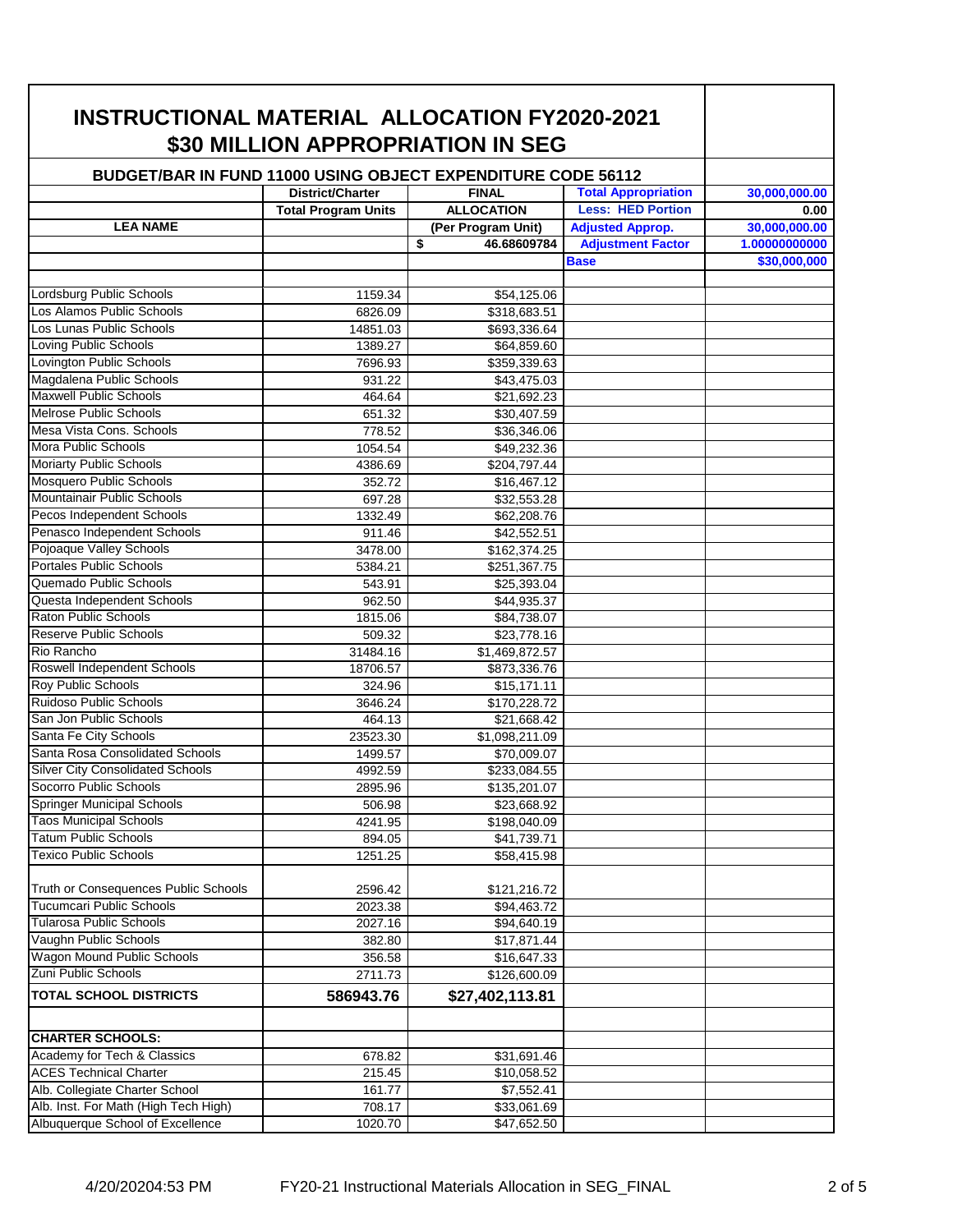| <b>INSTRUCTIONAL MATERIAL ALLOCATION FY2020-2021</b>                |                            | \$30 MILLION APPROPRIATION IN SEG |                            |               |
|---------------------------------------------------------------------|----------------------------|-----------------------------------|----------------------------|---------------|
| <b>BUDGET/BAR IN FUND 11000 USING OBJECT EXPENDITURE CODE 56112</b> |                            |                                   |                            |               |
|                                                                     | District/Charter           | <b>FINAL</b>                      | <b>Total Appropriation</b> | 30,000,000.00 |
|                                                                     | <b>Total Program Units</b> | <b>ALLOCATION</b>                 | <b>Less: HED Portion</b>   | 0.00          |
| <b>LEA NAME</b>                                                     |                            | (Per Program Unit)                | <b>Adjusted Approp.</b>    | 30,000,000.00 |
|                                                                     |                            | \$<br>46.68609784                 | <b>Adjustment Factor</b>   | 1.00000000000 |
|                                                                     |                            |                                   | <b>Base</b>                | \$30,000,000  |
| Alb. Talent Dev. Secondary                                          | 401.72                     | \$18,754.74                       |                            |               |
| Aldo Leopold                                                        | 468.00                     | \$21,849.09                       |                            |               |
| Alma D' Arte                                                        | 381.02                     | \$17,788.34                       |                            |               |
| <b>Altura Preparatory School</b>                                    | 182.07                     | \$8,500.14                        |                            |               |
| Amy Biehl Charter High School                                       | 711.31                     | \$33,208.29                       |                            |               |
| Anansi Charter School                                               | 390.23                     | \$18,218.32                       |                            |               |
| Cesar Chavez (Albq.)                                                | 509.49                     | \$23,786.10                       |                            |               |
| Cesar Chavez (Deming)                                               | 380.44                     | \$17,761.26                       |                            |               |
| <b>Christine Duncan</b>                                             | 771.93                     | \$36,038.40                       |                            |               |
| Cien Aguas International School                                     | 821.75                     | \$38,364.30                       |                            |               |
| Coral Community Center (ABQ)                                        | 367.78                     | \$17,170.21                       |                            |               |
| Corrales International School                                       | 612.58                     | \$28,598.97                       |                            |               |
| <b>Cottonwood Charter School</b>                                    | 334.56                     | \$15,619.30                       |                            |               |
| Cottonwood Classical Prep (APS)                                     | 1228.70                    | \$57,363.21                       |                            |               |
| Gil H. Sena High School (Creative Prep<br>#2)                       | 446.22                     | \$20,832.27                       |                            |               |
| Digital Arts & Tech. (Alb. Charter Voc.)                            | 590.27                     | \$27,557.40                       |                            |               |
| Dzit Dit Lool School of Empowerment &                               |                            |                                   |                            |               |
| Perserverance (DEAP)                                                | 115.14                     | \$5,375.44                        |                            |               |
| Dream Dine'                                                         | 43.92                      | \$2,050.45                        |                            |               |
| East Mountain Charter High School                                   | 720.21                     | \$33,623.79                       |                            |               |
| El Camino Rael (Horizon Academy<br>South)                           | 672.67                     | \$31,404.34                       |                            |               |
| Entrepreneurship Leadership (Siembra                                |                            |                                   |                            |               |
| Abg)                                                                | 357.38                     | \$16,684.68                       |                            |               |
| Estancia Valley Classical Academy<br>(Estancia/Moriarty)            | 890.69                     | \$41,582.84                       |                            |               |
| <b>Explore Academy</b>                                              | 899.06                     | \$41,973.60                       |                            |               |
| Gordon Bernal Charter                                               | 726.49                     | \$33,916.98                       |                            |               |
| Health and Leadership High School<br>(APS)                          | 566.73                     | \$26,458.41                       |                            |               |
| Horizon Academy West                                                | 776.25                     | \$36,240.08                       |                            |               |
| Hozho Academy                                                       | 642.17                     | \$29,980.41                       |                            |               |
| International School Mesa Del Sol                                   | 629.78                     | \$29,401.97                       |                            |               |
| Jefferson Montessori                                                |                            |                                   |                            |               |
| J Paul Taylor Academy (Las Cruces-K-6)                              | 494.17<br>358.06           | \$23,070.87<br>\$16,716.42        |                            |               |
| La Academia de Esperanza                                            | 891.30                     | \$41,611.32                       |                            |               |
| La Academia Dolores Huerta                                          | 270.25                     | \$12,616.92                       |                            |               |
| La Promesa                                                          | 751.33                     | \$35,076.67                       |                            |               |
| La Tierra Montessori School of Arts &                               |                            |                                   |                            |               |
| Sciences (Espanola)                                                 | 181.30                     | \$8,464.19                        |                            |               |
| Las Montanas Charter                                                | 512.19                     | \$23,912.15                       |                            |               |
| <b>Lindrith Area Heritage</b>                                       | 0.00                       | \$0.00                            |                            |               |
| Los Puentes                                                         | 460.68                     | \$21,507.35                       |                            |               |
| Mark Armijo Academy (Nuestros<br>Valores)                           | 460.12                     | \$21,481.21                       |                            |               |
| McCurdy School (Espanola)                                           | 920.36                     | \$42,968.02                       |                            |               |
| Media Arts Collaborative                                            | 615.88                     | \$28,753.03                       |                            |               |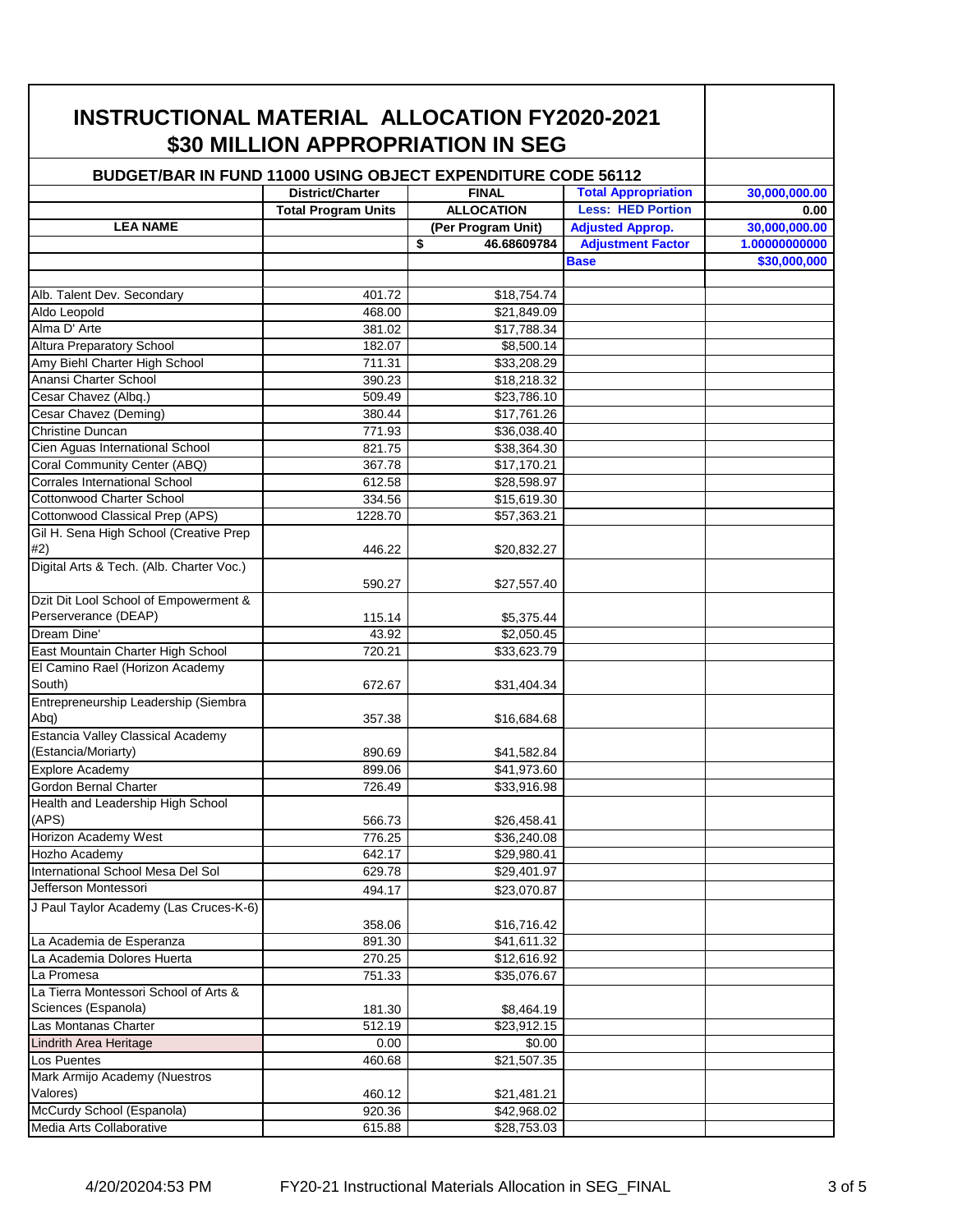| <b>INSTRUCTIONAL MATERIAL ALLOCATION FY2020-2021</b> |                                                | \$30 MILLION APPROPRIATION IN SEG                                   |                                                        |                       |
|------------------------------------------------------|------------------------------------------------|---------------------------------------------------------------------|--------------------------------------------------------|-----------------------|
|                                                      |                                                | <b>BUDGET/BAR IN FUND 11000 USING OBJECT EXPENDITURE CODE 56112</b> |                                                        |                       |
|                                                      |                                                |                                                                     |                                                        |                       |
|                                                      | District/Charter<br><b>Total Program Units</b> | <b>FINAL</b><br><b>ALLOCATION</b>                                   | <b>Total Appropriation</b><br><b>Less: HED Portion</b> | 30,000,000.00         |
| <b>LEA NAME</b>                                      |                                                | (Per Program Unit)                                                  | <b>Adjusted Approp.</b>                                | 0.00<br>30,000,000.00 |
|                                                      |                                                | \$<br>46.68609784                                                   | <b>Adjustment Factor</b>                               | 1.00000000000         |
|                                                      |                                                |                                                                     | <b>Base</b>                                            | \$30,000,000          |
|                                                      |                                                |                                                                     |                                                        |                       |
| Middle College                                       | 342.05                                         | \$15,968.98                                                         |                                                        |                       |
| Mission Acheivement (ABQ)                            | 2257.80                                        | \$105,407.87                                                        |                                                        |                       |
| Monte del Sol                                        | 753.54                                         | \$35,179.84                                                         |                                                        |                       |
| Montessori Elementary                                | 640.30                                         | \$29,893.11                                                         |                                                        |                       |
| Montessori of the Rio Grande                         | 389.66                                         | \$18,191.70                                                         |                                                        |                       |
| Moreno Valley                                        | 197.52                                         | \$9,221.44                                                          |                                                        |                       |
| Mosaic Academy                                       | 333.78                                         | \$15,582.89                                                         |                                                        |                       |
| Mountain Mahogany                                    | 384.87                                         | \$17.968.08                                                         |                                                        |                       |
| <b>Native American Community</b>                     | 869.18                                         | \$40,578.62                                                         |                                                        |                       |
| New Mexico International School                      | 607.26                                         | \$28,350.60                                                         |                                                        |                       |
| New Mexico School for Architecture,                  |                                                |                                                                     |                                                        |                       |
| Const. & Engineering (ACE Leadership                 |                                                |                                                                     |                                                        |                       |
| High School, APS)                                    | 672.13                                         | \$31,379.13                                                         |                                                        |                       |
| New Mexico Connections Academy                       |                                                |                                                                     |                                                        |                       |
| (Santa Fe)                                           | 1942.92                                        | \$90,707.35                                                         |                                                        |                       |
| New Mexico School for the Arts                       | 568.91                                         | \$26,560.19                                                         |                                                        |                       |
| Alice King Community (North Alb.                     |                                                |                                                                     |                                                        |                       |
| Comm. Co-op)                                         | 863.41                                         | \$40,309.24                                                         |                                                        |                       |
| North Valley Academy                                 | 857.79                                         | \$40,046.87                                                         |                                                        |                       |
| Pecos Connections (Carlsbad)                         | 2262.20                                        | \$105,613.29                                                        |                                                        |                       |
| Pub. Acad. For Performing Arts                       | 764.80                                         | \$35,705.53                                                         |                                                        |                       |
| Raices del Saber Xinachtli Community                 |                                                |                                                                     |                                                        |                       |
| School                                               | 71.04                                          | \$3,316.58                                                          |                                                        |                       |
| <b>Red River Valley</b>                              | 205.54                                         | \$9,595.86                                                          |                                                        |                       |
| Rio Gallinas Charter School                          | 197.75                                         | \$9,232.18                                                          |                                                        |                       |
| Robert F. Kennedy                                    | 776.15                                         | \$36,235.41                                                         |                                                        |                       |
| Roots and Wings                                      | 126.54                                         | \$5,907.66                                                          |                                                        |                       |
| S.I.A. Tech (Abq Charter Academy)                    | 733.44                                         | \$34,241.45                                                         |                                                        |                       |
| Sandoval Academy of Bilingual                        |                                                |                                                                     |                                                        |                       |
| Education (SABE)                                     | 353.95                                         | \$16,524.54                                                         |                                                        |                       |
| San Diego Riverside                                  | 219.21                                         | \$10,234.06                                                         |                                                        |                       |
| School of Dreams Academy                             | 1010.78                                        | \$47,189.37                                                         |                                                        |                       |
| <b>Sidney Gutierrez</b>                              | 159.68                                         | \$7,454.84                                                          |                                                        |                       |
| <b>Six Directions</b>                                | 179.29                                         | \$8,370.35                                                          |                                                        |                       |
| Solare Collegiate                                    | 264.58                                         | \$12,352.21                                                         |                                                        |                       |
| South Valley Academy                                 | 1239.08                                        | \$57,847.81                                                         |                                                        |                       |
| South Valley Preparatory School                      | 340.22                                         | \$15,883.54                                                         |                                                        |                       |
| SW Aeronautics, Mathematics & Science                |                                                |                                                                     |                                                        |                       |
| (ABQ)                                                |                                                | \$26,762.34                                                         |                                                        |                       |
| Southwest Prmary Learning Center                     | 573.24                                         |                                                                     |                                                        |                       |
|                                                      |                                                |                                                                     |                                                        |                       |
| (pending name change)<br>Southwest Secondary         | 380.35                                         | \$17,757.06                                                         |                                                        |                       |
|                                                      | 506.56                                         | \$23,649.31                                                         |                                                        |                       |
| Taos Academy                                         | 549.19                                         | \$25,639.54                                                         |                                                        |                       |
| Taos Integrated School of the Arts                   | 323.25                                         | \$15,091.28                                                         |                                                        |                       |
| <b>Taos International School</b>                     | 329.40                                         | \$15,378.40                                                         |                                                        |                       |
| <b>Taos Municipal Charter</b>                        | 401.61                                         | \$18,749.60                                                         |                                                        |                       |
| Technology Leadership High School<br>(APS)           | 532.26                                         | \$24,849.14                                                         |                                                        |                       |
| The Albuquerque Sign Language<br>Academy             | 504.19                                         | \$23,538.66                                                         |                                                        |                       |